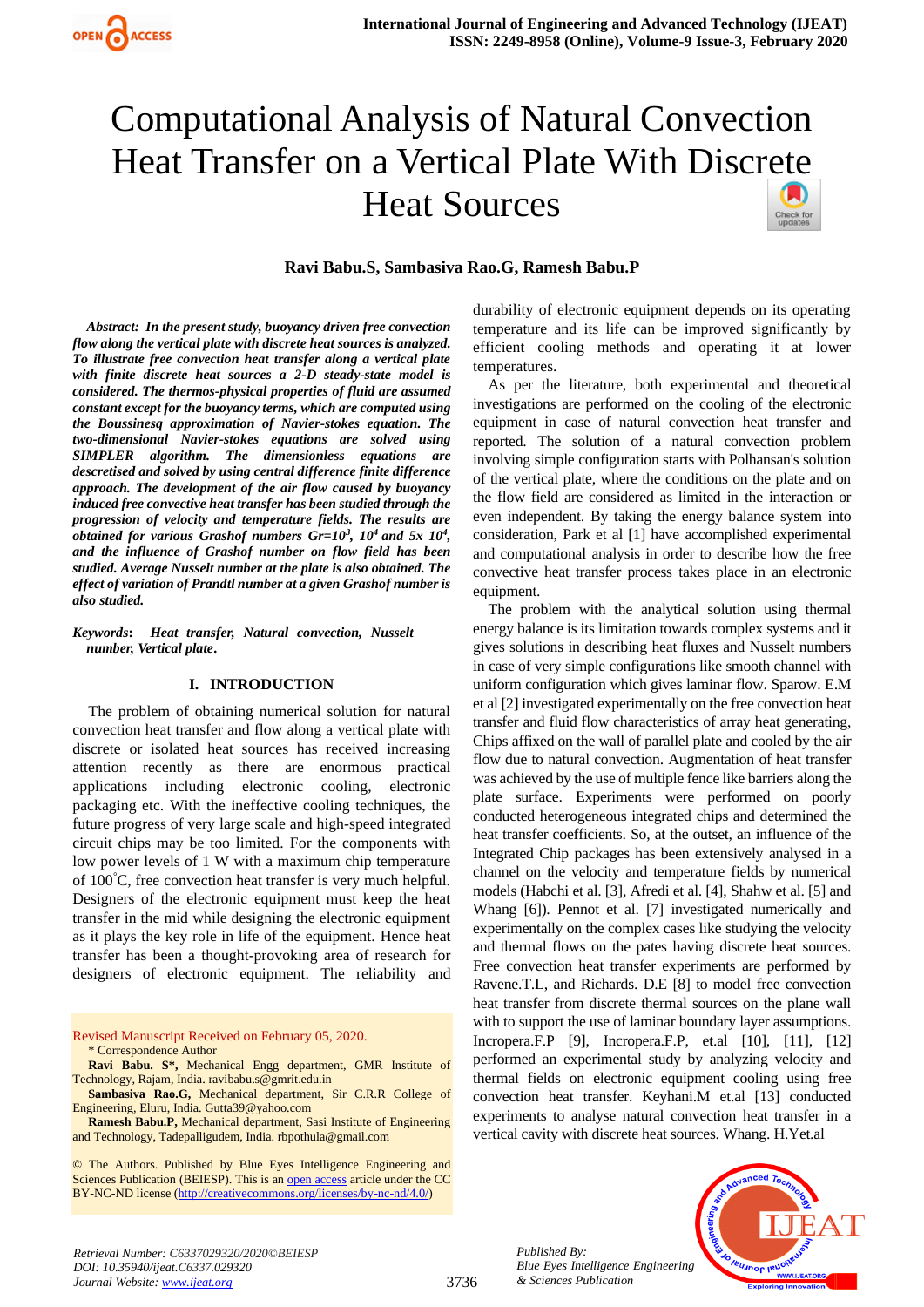[14] numerically investigated a sensitive study to find the solution for coupled convective and conductive heat transfer generated in an electronic equipment where heat is generated internally. A numerical investigation is done and found a solution by Tion.S.K.W et.al [15] for natural convective heat transfer cooling on a typical rectangular enclosure with 3 X 3 array of discrete heat sources on one side with internal heat generation and cooled with various liquids having a wide range of Prandtl numbers starting from 5 to 130 on other opposite side wall. Whang .H.Y et.al [16] numerically investigated to present a solution for the case of a laminar free convection heat transfer as air is the cooling medium for a vertical plate with wall-mounted, discretely heated integrated circuit packages with an intent towards the influence of the spacing between the integrated chip packages. Their study has a great practical importance, because it shows the influence of the spacing between the chips. They conducted numerical analysis to present the temperature distribution for different spacing between the packages (Lo/L=0, 0.25, 0.5 and 1.0) and they concluded that the grid spacing is optimum when it is equal to the length of the chip. At optimum spacing the temperature of integrated chip is very less and when the spacing between the Integrated chip packages is reduced or approaches Zero (Lo/L=U), the chips temperature rises from the first to last Integrated Chip package. When the space is increased between the chips, the flux density of the heat to be naturally convected by the part of the plate located around a given chip decreases. SIMPLEC algorithm is used to solve the discretised dimensionless governing equations. In their study, Whang.H.Y et. al., have done lot of research on the chip spacing. But their analysis is limited to particular Grashof number only. So there is need of performing analysis for different Grashof numbers. Hyeo Min Jeong [17] computationally simulated the natural heat transfer heat transfer along a longitudinally finned vertical plate and presented the velocity and temperature fields using CFD. Jhin Thae Choi et.al [18] performed the numerical study of free convection heat transfer and buoyancy induced fluid flow of micro channeled water block through which water flows for computer Central Processing Unit cooling. V.I.Therkov et.al [19] numerically investigated the laminar free convection heat transfer along a vertical plate with asymmetric heating. Navier Stoke's equations are discretized for numerical investigation of this case with asymmetric heating. This study is done at a Prandtl number of 0.71 as the air is taken as the working fluid. It is also done for various Grashof numbers (Gr). Rhudra kanta Deka et al [20] presented the unsteady state transient free convection flow of air over an infinite vertical cylinder with thermal stratification. In the present study, the air flow and temperature fields are analyzed for different Grashof numbers (Gr). In this study, SIMPLER Algorithm has been used to solve the discretized governing equations and the obtained set of simultaneous algebraic equations are solved by Gauss-Siedel iteration procedure.

### **II. MATHEMATICAL FORMULATION**

In the present work, attempt has been made to develop a computer code based on a general mathematical model for natural convection flow along vertical plate with discrete heat sources. By including the assumptions taken, the dimensional equations and dimensionless partial differential equations of governing equations are discretised along with boundary

*Retrieval Number: C6337029320/2020©BEIESP DOI: 10.35940/ijeat.C6337.029320 Journal Website: [www.ijeat.org](http://www.ijeat.org/)*

conditions for primitive variables are presented. The developed code is suitable to predict the flow and temperature fields for various Grashof numbers.

#### **A. Physical Model**

The geometry considered here is a vertical plate which is having a finite length with discrete heat sources of the two dimensional coordinates system, in which the plate is maintained as adiabatic. Constant heat flux is generating in the heat sources and is same for all heat sources. The cold fluid enters through the bottom of the vertical plate and leaves through top of the plate. In this analysis it is considered that heat sources are flush mounted, which means width of the heat sources is neglected. Plate thickness is also neglected. The physical model is shown in Fig.1.



#### **Fig.1. Physical model**

The non-dimensional equations of the Navier-stokes equations in partial differential equation form with primitive variables are obtained as follows.

$$
\frac{\partial U}{\partial X} + \frac{\partial V}{\partial Y} = 0\tag{1}
$$

$$
U\frac{\partial U}{\partial X} + V\frac{\partial U}{\partial Y} = -\frac{\partial P}{\partial X} + \left(\frac{\partial^2 U}{\partial X^2} + \frac{\partial^2 U}{\partial Y^2}\right) + Gr.\theta
$$
 (2)

$$
U\frac{\partial V}{\partial X} + V\frac{\partial V}{\partial Y} = -\frac{\partial P}{\partial Y} + \left(\frac{\partial^2 V}{\partial X^2} + \frac{\partial^2 V}{\partial Y^2}\right)
$$
(3)

$$
U\frac{\partial\theta}{\partial X} + V\frac{\partial\theta}{\partial Y} = \frac{1}{\text{Pr}}\left(\frac{\partial^2\theta}{\partial X^2} + \frac{\partial^2\theta}{\partial Y^2}\right)
$$
(4)

Boundary conditions:  $A_t$  in let  $(V_0, 0)$ :  $\tau$ :

At inlet (X=0): 
$$
U = 0, V = 0, \theta = 0.
$$
  
At inlet (X=L<sub>H</sub>):  $\frac{\partial U}{\partial X} = 0, \frac{\partial V}{\partial X} = 0, \frac{\partial \theta}{\partial X} = 0.$ 

*Published By: Blue Eyes Intelligence Engineering & Sciences Publication* 

3737

 $\overline{\phantom{a}}$ 

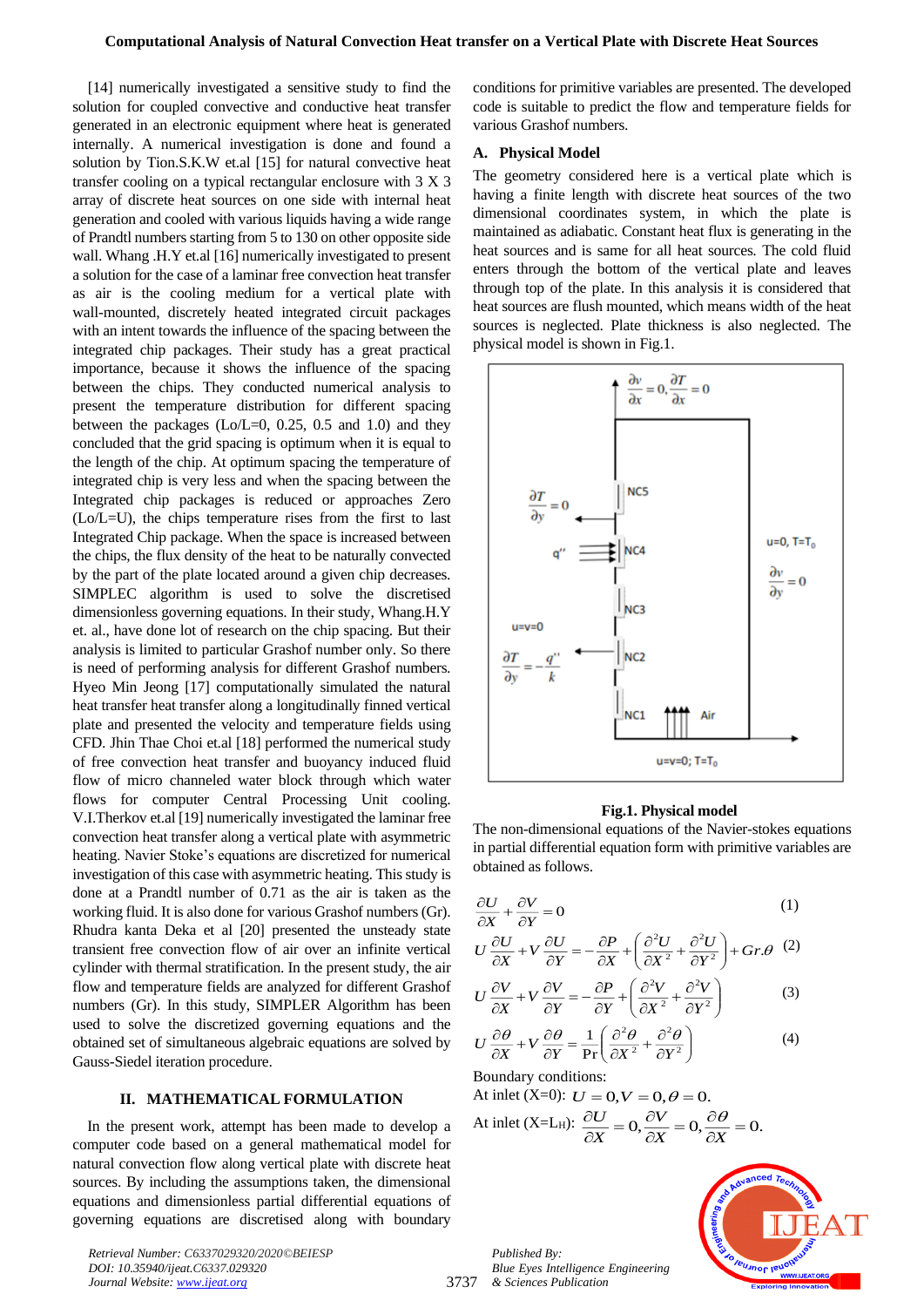

At plate $(Y=0)$ : at locations other than heat sources  $0, V = 0, \frac{\partial \mathcal{L}}{\partial Y} = 0.$  $U = 0, V = 0, \frac{\partial \theta}{\partial Y}$ 

At heat source locations  $U = 0, V = 0, \frac{\partial \theta}{\partial Y} = -1$  $U = 0, V = 0, \frac{\partial \theta}{\partial Y}$ At heat source locations  $U = 0, V = 0, \frac{\partial \theta}{\partial Y} = -1$  $U = 0, V = 0, \frac{\partial \theta}{\partial Y}$ 

In the present study, the discretized governing equations are solved using the primitive variables approach. SIMPLER algorithm is employed to solve the equations. The governing equations are discretized in the following form.

$$
a_e u_e = \sum a_{nb} u_{nb} + b + (P_p - P_E) A_e
$$

Here b is the mass source term. Using the central difference finite difference scheme is used to discretize the governing equations.

The computer code is written in C language as per the solution procedure. The computer code developed consists of a main program, which is having several sub functions. Each sub function performs specific task. Table.1 demonstrates the comparison of dimensionless temperature at Grashof number  $Gr=10<sup>3</sup>$ , it is observed that the dimensionless temperature at  $Gr=10<sup>3</sup>$  using the present code is fairly good agreement with H.Y Wang et.al. The accuracy of the solution of the governing partial differential equation depends on the size to finite difference mesh used. In order to get an accurate solution with the minimum computational time the present code is tested for several grid series and found that 91 X 31 is an optimum grid size.

**Table I. Validation of computer code for Gr=10<sup>3</sup> .**

| <b>Location at plate</b><br>$(Y=0)$ | <b>Dimensionless Temperature</b> |          |
|-------------------------------------|----------------------------------|----------|
|                                     | <b>Present Study</b>             | H.Y Wang |
| $X=0$                               | 0                                | 0        |
| $X=1.0$                             | 0.502                            | 0.499    |
| $X=2.0$                             | 0.523                            | 0.5212   |
| $X = 3.0$                           | 0.702                            | 0.7012   |
| $X=4.0$                             | 0.7187                           | 0.7116   |
| $X=5.0$                             | 0.7312                           | 0.7332   |
| $X=6.0$                             | 0.7443                           | 0.7437   |
| $X=7.0$                             | 0.76                             | 0.7612   |
| $X=8.0$                             | 0.7823                           | 0.7831   |

# **III. RESULT AND DISCUSSION**

The solution of the governing equation has been obtained by using the developed computer code with optimum grids. The program is written for multiple heat sources. But all the results have been presented here for five heat sources only. The results are presented for a range of Grashof numbers (Gr= $10^3$ ,  $10^4$ ,  $5 \text{ X}$ ) 10<sup>4</sup> ). In the present analysis, the effect of Grashof number on the flow and temperature field is analyzed. The variation of velocity and temperature profiles in the domain is also studied. The variation of local Nusselt number for a given Grashof number along plate is analyzed. Average Nusselt number is also presented for different Grashof numbers.

# **A. Constant velocity curves**

 Constant velocity curves are plotted for different Grashof numbers. Fig .2 shows the constant velocity curves or stream lines contours for a range of Grashof numbers,  $(Gr=10^3, 10^4, 5$ X 10<sup>4</sup> ). The fresh air at ambient temperature enters through bottom of the plate. Due to the heat transfer from the heat sources air gets heated and resulting in reduction in the density of air. This makes the air moves from bottom to top portion of the domain. Typically the buoyancy effects are largest adjacent to the vertical plate, hence velocities increase in near plate regions with a concomitant decreases elsewhere. In the laminar flow where the velocity of air is relatively low, the effect of buoyancy becomes very significant and the difference in temperatures is very high. As Grashof number increases the buoyancy force will increase because of increasing the temperature difference between plate and air. This effect is very clear in fig.2.



*Published By:*

*& Sciences Publication*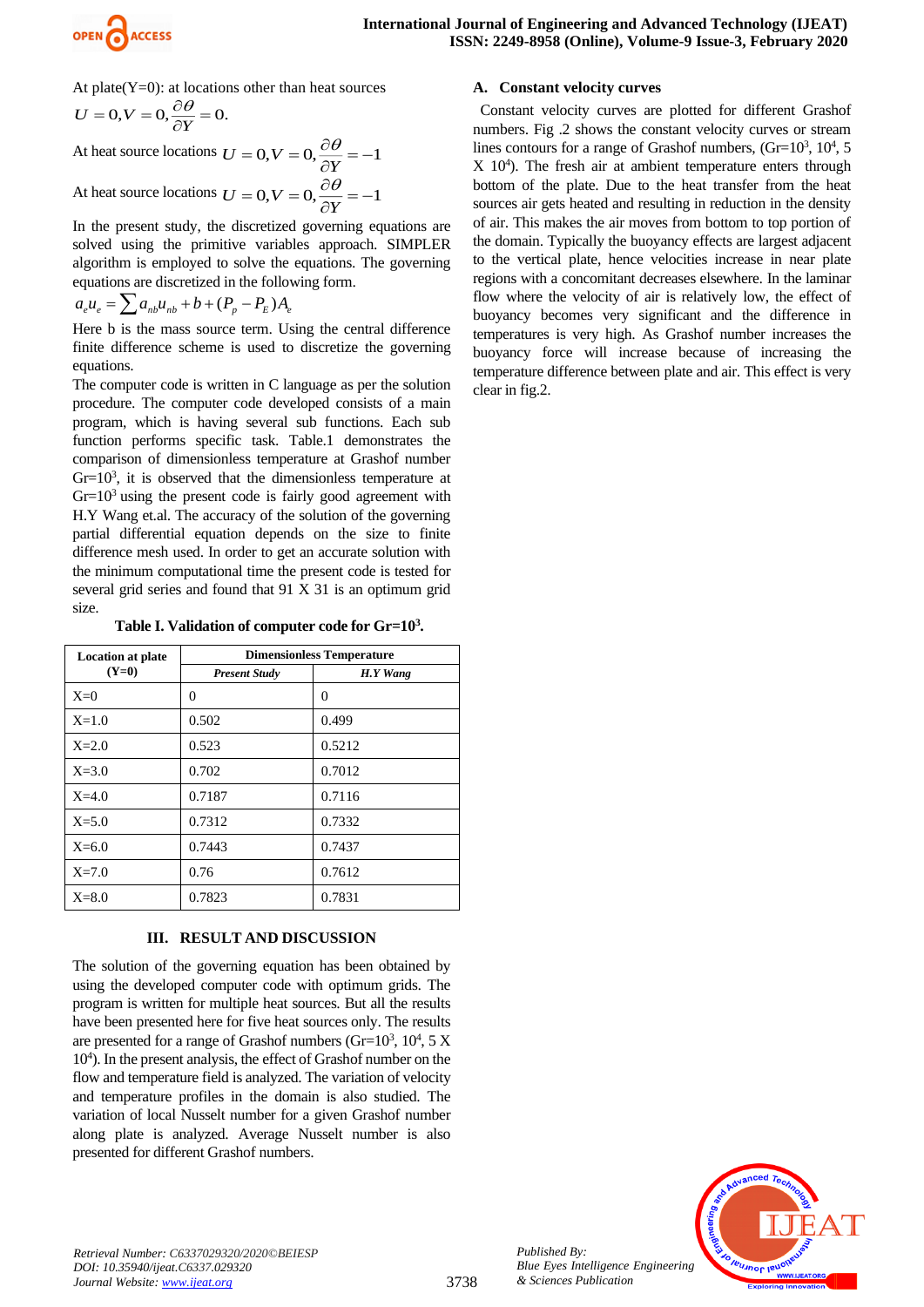# **Computational Analysis of Natural Convection Heat transfer on a Vertical Plate with Discrete Heat Sources**





**Fig .2. Stream line contours for Grashof numbers Gr=10<sup>3</sup> , 10<sup>4</sup> , 5 X 10<sup>4</sup>**

The isotherms are obtained for different Grashof numbers  $(Gr=10^3, 10^4, 5 \times 10^4)$ . These results are shown in fig.3 and we can conclude that at low Grashof number  $(Gr=10<sup>3</sup>)$ , the heat transfer rate is less. At Grashof number  $Gr=10^4$  the heat transfer rate is slightly increased and temperature of the heat source is decreased. At Grashof number Gr=5 x  $10<sup>4</sup>$  the heat transfer rate is further increased compared to the previous one. Hence as Grashof number increases heat transfer rate will

increase. So heat source temperature will decrease. As Grashof number increases isotherms are compressed towards the plate. This is because as increasing the Grashof number means increasing the heat flux, so temperature gradient and buoyancy force will increase as Grashof number increases. Hense the isotherms are distorted towards the plate. The effect of buoyancy force on isotherms is noticed in fig.3.



**Fig .3. Isotherm contours for Grashof numbers Gr=10<sup>3</sup> , 10<sup>4</sup> , 5 x 10<sup>4</sup>**

# **C. X-directional velocity profiles**

The variation of  $X$  – component velocity, U along Y-direction at different heat source locations of X is shown in fig.4. These profiles are plotted for different Grashof numbers (Gr= $10^3$ ,  $10^4$ ,  $5 \times 10^4$ ). At a Grashof number Gr= $10^3$ , the velocity profiles for different heat source locations is shown in fig.4. We can observe that the velocity increases as the fluid moves from bottom to top portion of the domain. This is because when the fluid reaches the first heat source, it gives heat to the fluid resulting in the

reduction in density and fluid moves to second heat source ans again fluid gets some more heat resulting in the reduction in density. Similarly its density will decrease as it rises upwards and reaches the top heat source. As a result the velocity of the fluid goes on increases from bottom to top heat source location. As Grashof number increases to  $10<sup>4</sup>$ , the buoyancy force will increase. So the velocity is increased significantly from bottom to top. This can be obserbved clearly in fig.4.



*Published By:*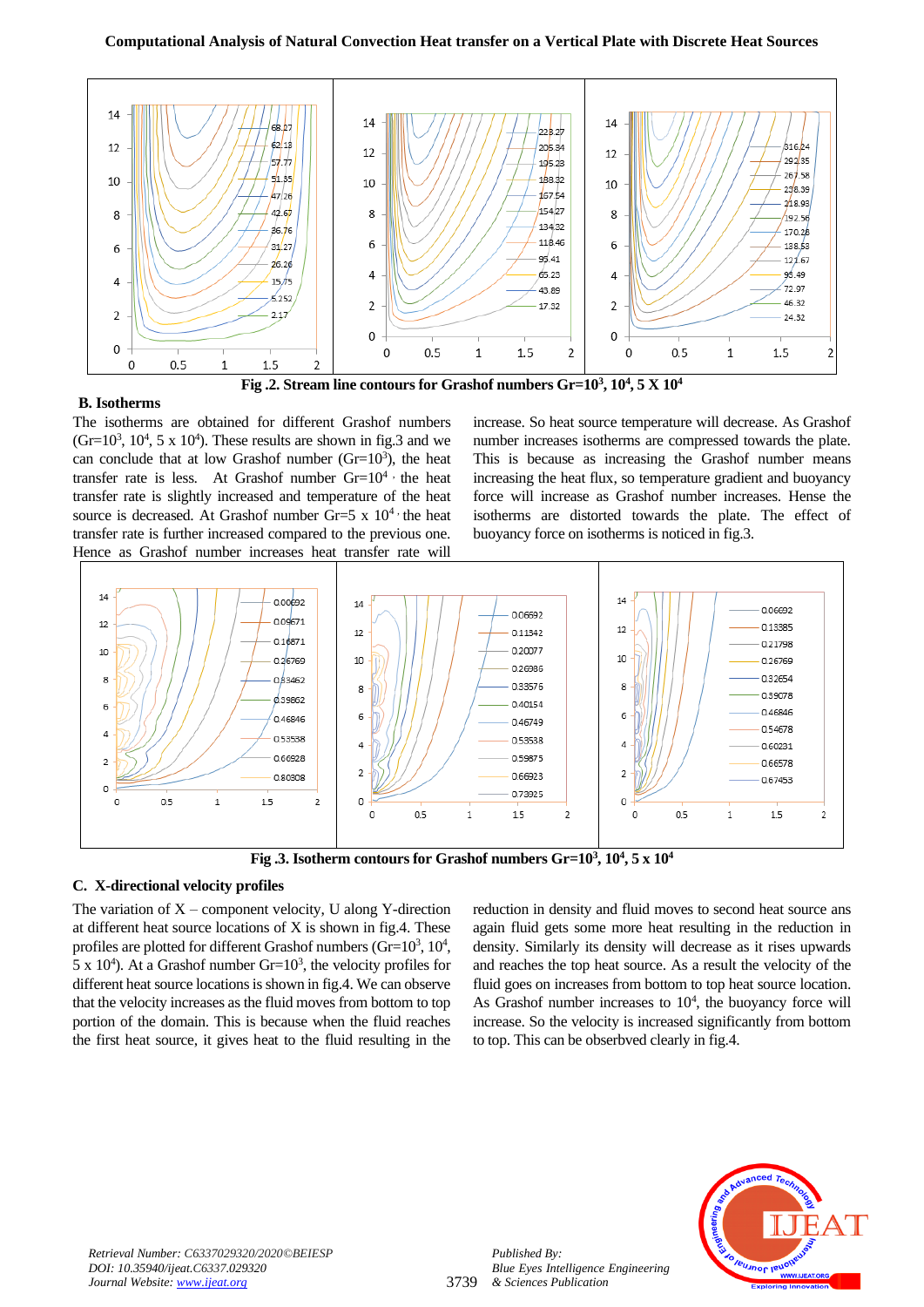



**Fig.4. Variation of X- component velocity U along Y direction for different Grashof numbers (Gr=10<sup>3</sup> , 10<sup>4</sup> , 5 x 10<sup>4</sup> ).**

## **D. Temperature profiles**

The variation of temperature along the y-direction at different locations at a given Grashof number,  $Gr=10^3$ , are shown in fig.5. As Grashof number increases the temperature of the heat source

will decreases much significantly. This is very important in the cooling of electronic equipment. It is clearly noticed in fig.5.



**Fig.5. Variation of temperature along Y-axis for different Grashof numbers (Gr=10<sup>3</sup> , 10<sup>4</sup> , 5 x 10<sup>4</sup> ).**

The variation of dimensionless temperature along X-axis is shown in fig.6.



**Fig. 6 variation of temperature along x-direction**

It shows that the temperature of the heat source increases from bottom one to top one. This we can explain as follows. The fluid at ambient temperature enters through the inlet. When it reaches the first heat source the fluid receives more heat from the heat source. So the heat source temperature gets reduced much higher. The fluid moves to second heat source then the fluid takes less heat from the heat source than the previous one, because the air is already heated. So the heat source temperature reduce less than the previous one. Similarly the heat source temperature increases up to the top one. It is also observed that in between the heat sources the temperature of the plate is first decreasing and again increasing. This is because, the effect of the previous heat source decreases up to the middle of the spacing and the effect of the next heat source increases up to the next half spacing.

## **E. Local Nusselt number**

Fig.7 shows the variation of local Nusselt number along the plate at a given Grashof number,  $Gr=10<sup>3</sup>$ . It is observed that the local Nusselt number is zero at non heat source locations. This is because these plate locations are adiabatic and hence heat transfer rate is zero. Along the constant heat flux sources the local Nusselt number decreases from bottom to top heat sources. This is because the cold fluid at ambient temperature enters through the bottom of the plate and as the fluid moves from bottom to top, its temperature will increase. It means heat transfer rate will decrease along the plate and hence local Nusselt number will decrease long the plate.

> *Published By: Blue Eyes Intelligence Engineering & Sciences Publication*

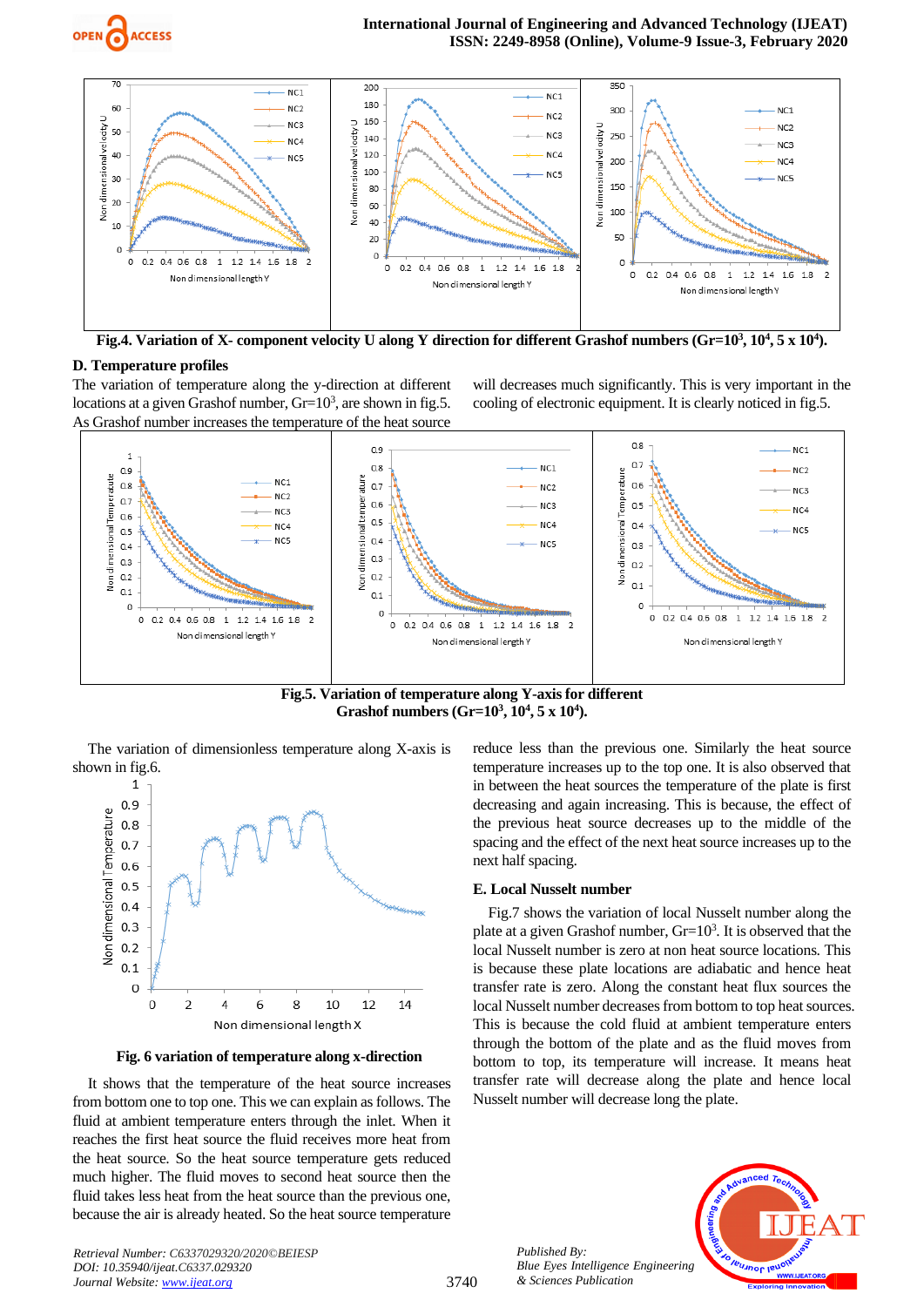

**Fig. 7. Variation of local Nusselt number at the plate for Gr=1,000**

### **3.6 Average Nusselt number**

Fig.8 depicts the variation of average Nusselt number at the plate for different Grashof numbers. It is observed that as the Grashof number increases, the average Nusselt number will increase.



## **Fig. 8. Variation of Average Nusselt number at the plate for different Grashof numbers.**

This is because as the heat flux increases Grashof number will increase. This means as the temperature gradient increases Grashof number will increase. So the heat transfer rate will increase as Grashof number increases. Hence average Nusselt number on the plate increases as the Grashof number increases.

#### **F. Effect of Prandtl number**

At a given Grashof number  $Gr=10^3$ , variation of the dimensionless temperature along Y-direction at a heat source location X=3.5 for different Prandtl numbers (for different gases) is shown in fig.9. For different gases as Prandtl number increases the temperature of the fluid decreased slightly.



**Fig. 9. Variation of temperature along Y-direction at** 

**different Prandtl numbers, X=3.5, Gr=10<sup>3</sup>**

## **IV. CONCLUSION**

In the present study central difference finite difference scheme is employed for discretising the partial differential equations and SIMPLER algorithm is taken to solve the discretized governing equations. The computer code is written to understand the velocity and temperature patterns at steady state conditions. The following conclusions have been made from this computational study.

The bottom heat source is relatively cooler than the top heat sources. The temperature of the heat sources will decrease much significantly as the Grashof number increases. This is very significant point in case of the cooling of electronic equipment. At a given Grashof number the local Nusselt number will decrease from bottom to top heat sources at the plate due to less heat transfer rate. By increasing the Grashof number, the average Nusselt number is increased at the plate due to heat transfer is more when Grashof number is high.

At a given Grashof number (Gr), as Prandtl number increases the temperature of the fluid is slightly decreasing.

## **ACKNOWLEDGMENT**

Authors are thankful for the facilities provided at the Center for excellence, Department of Mechanical Engineering, GMR Institute of Technology, Rajam, India.

#### **REFERENCES**

- 1. K. A. Park and A. E Bergle, "Natural convection heat transfer characteristics of simulated microelectronic chips", Int. J. of Heat Transfer, 109,1983, 90-96.
- 2. E. M. Sparow, S. B. Vemu and D. S. Kadle, "Enhanced and local heat transfer, pressure drop and flow and thermal visualization for arrays of block like electronic components", Int. J. of Heat Transfer, 26(5), 1983, 689-699.
- 3. S. Habchi and S. Acharya, "Laminar mixed convection in a partially blocked like vertical channel", Int. J. of Heat and Mass Transfer, 26(11), 1986, 1711-1722.
- 4. M. Afredi and A. Zebib, "Three dimensional laminar and turbulent natural convection means cooling of heated blocks", Num. Heat Transfer, A,19, 1989, 405-424.
- 5. H. J. Shahw, W. L. Chen and C. K. Chen, "Study on the laminar mixed convection heat transfer in three dimensional channel with a thermal heat source", J. of Elect. packaging, 113, 1991, 40-49.
- 6. H.Y. Whang, "Study of conjugative heat transfer, the simulation of electronic equipment", Int. J. Heat and Mass Transfer, 405, 1991.
- 7. F. Pennot, V. Pimot, A. Rifi, A.Viault and Cadre, "Study of natural convection conjugate heat transfer and the simulation of electronic equipment", Int. J. Heat and Mass Transfer, 34, 1991, 345-355
- 8. T.L.Ravene and D.E Richards, "Natural convection heat transfer from a discrete or small thermal source on a vertical surface", ASME J. of Heat Transfer, 110, 1991, 1007-1008.
- 9. F.P Incropera, "Convection heat transfer in electronic equipment cooling", ASME Journal of Heat Transfer, 110, 1991, 1097-1111.
- 10. H.V Mahaney, F.P Incropera and S.Ramadhyani, "Comparison of predicted and measured mixed convection heat transfer from an array from an array of discrete source in a horizontal rectangular channel", Int. J. Heat and Mass Transfer, 33, 1991, 1233-1245.
- 11. J.R Maughan and F.P Incropera, "Use of vortex generators and ribs for heat transfer enhancement at the top surface of a uniformly heated horizontal channel with mixed convection flow", ASME J. Heat Transfer, 113, 1991, 504-507.
- 12. J.R Maughan and F.P Incropera, "Regions of heat transfer enhancement for laminar mixed convection in a parallel plate channel", Int. J. of Heat and Mass Transfer, 33, 1992, 555-570.



*Retrieval Number: C6337029320/2020©BEIESP DOI: 10.35940/ijeat.C6337.029320 Journal Website: [www.ijeat.org](http://www.ijeat.org/)*

3741

*Published By: Blue Eyes Intelligence Engineering & Sciences Publication*